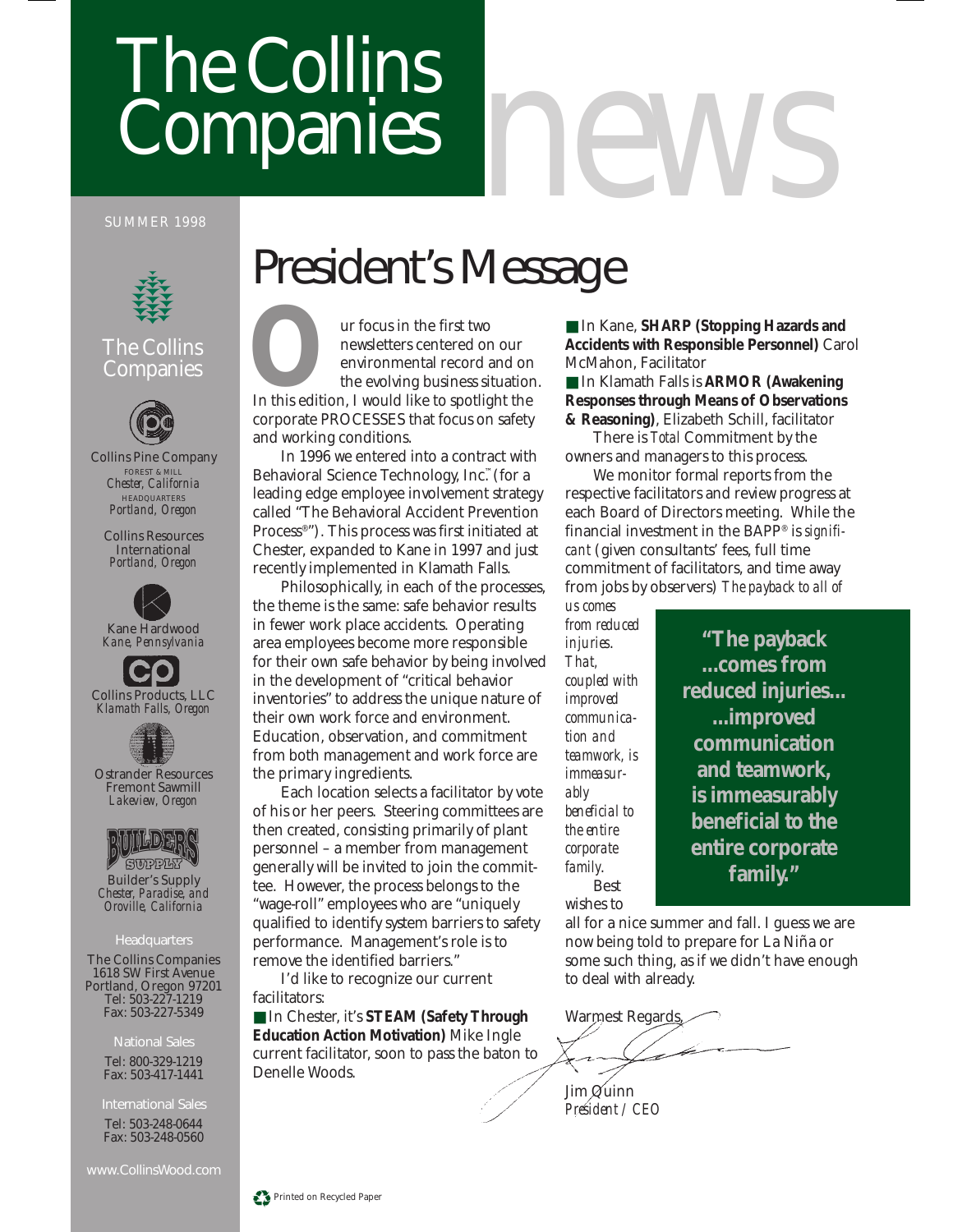# *views*

# Wood Tidbits

e need to be proud of what we do (meaning being employed in the **EXECUTE:** We need to be proud of what we do<br>wood products industry). We have nothing to be ashamed of, our jobs are vital to an economy much greater than that of Kane, Chester, Lakeview, Klamath Falls or our Builders Supply retail yards."

"On the average, everyone uses the equivalent of a tree, 18 inches in diameter – 100 foot tall, every year. That's 80 cubic feet."

"Wood products make up 47% of all industrial raw materials manufactured in the U.S., yet uses only 4% of the energy needed to manufacture these industrial materials."

"About 1/3 of the United States –

737 million acres – is forested."

"There is 30% more timber volume per acre in the U.S. than in 1952."

"To grow a pound of wood, a typical healthy tree uses nearly a pound and a half of carbon dioxide and gives off more than a pound of oxygen. The process reverses itself in an old forest with more wood decaying than growing. For every pound of wood decaying, a pound of oxygen is used and nearly one-and-one-half pounds of carbon dioxide is released into the air."

*Anonymous quotes from the* Hardwood Barker, *June 1998*

# Interesting Web Sites

- **Behavioral Science Technology** PRIVATE HREF="" MACROBUTTON HtmlResAnchor www.bscitech.com
- **The Collins Companies** PRIVATE HREF="" MACROBUTTON HtmlResAnchor www.CollinsWood.com
- **Environmental Home Center** PRIVATE HREF="" MACROBUTTON HtmlResAnchor www.enviresource.com
- **The Freeman Corporation** PRIVATE HREF="" MACROBUTTON HtmlResAnchor www.freemancorp.com
- **The Joinery** PRIVATE HREF="" MACROBUTTON HtmlResAnchor www.thejoinery.com
- **The Natural Step** www.naturalstep.org
- **Scientific Certification System** PRIVATE HREF="" MACROBUTTON HtmlResAnchor www.scs1.com
- **Temperate Forest Foundation** PRIVATE HREF="" MACROBUTTON HtmlResAnchor www.forestinfo.org
- **Thomas Moser** PRIVATE HREF="" MACROBUTTON HtmlResAnchor www.thosmoser.com

*Web site information provided by The Temperate Forest Foundation*

## Product Innovation **Study**

The objective of this study is to create a<br>
reliable process to assist our manufact<br>
integral selec organizations in identifying reliable process to assist our manufacturing and sales organizations in identifying and successfully introducing new products and services that increase our value to customers. Value to a customer creates an opportunity to increase profitability.

Here are some highlights on developing value to our customers:

■ The best place to look for new product ideas is in your customer's place of business. Put yourself in your customer's shoes!

■ We've got a great place to start. Customers, employees, suppliers, and many others have contributed ideas and given us a solid base to build on.

■ Develop a plan! Don't take off running until you know where you want to go and what you expect when you get there. Companies most successful at introducing new products create a plan for the types of products and services they choose to concentrate on. Planning offers control and direction and promotes success!

■ Be patient! This is not a short-term fix and we need to understand that new product developmental efforts take time.

■ Change is required! A shared sense of urgency is necessary to succeed.

The opportunities are exciting and the future can be bright!

Chuck Smith *Collins Products LLC*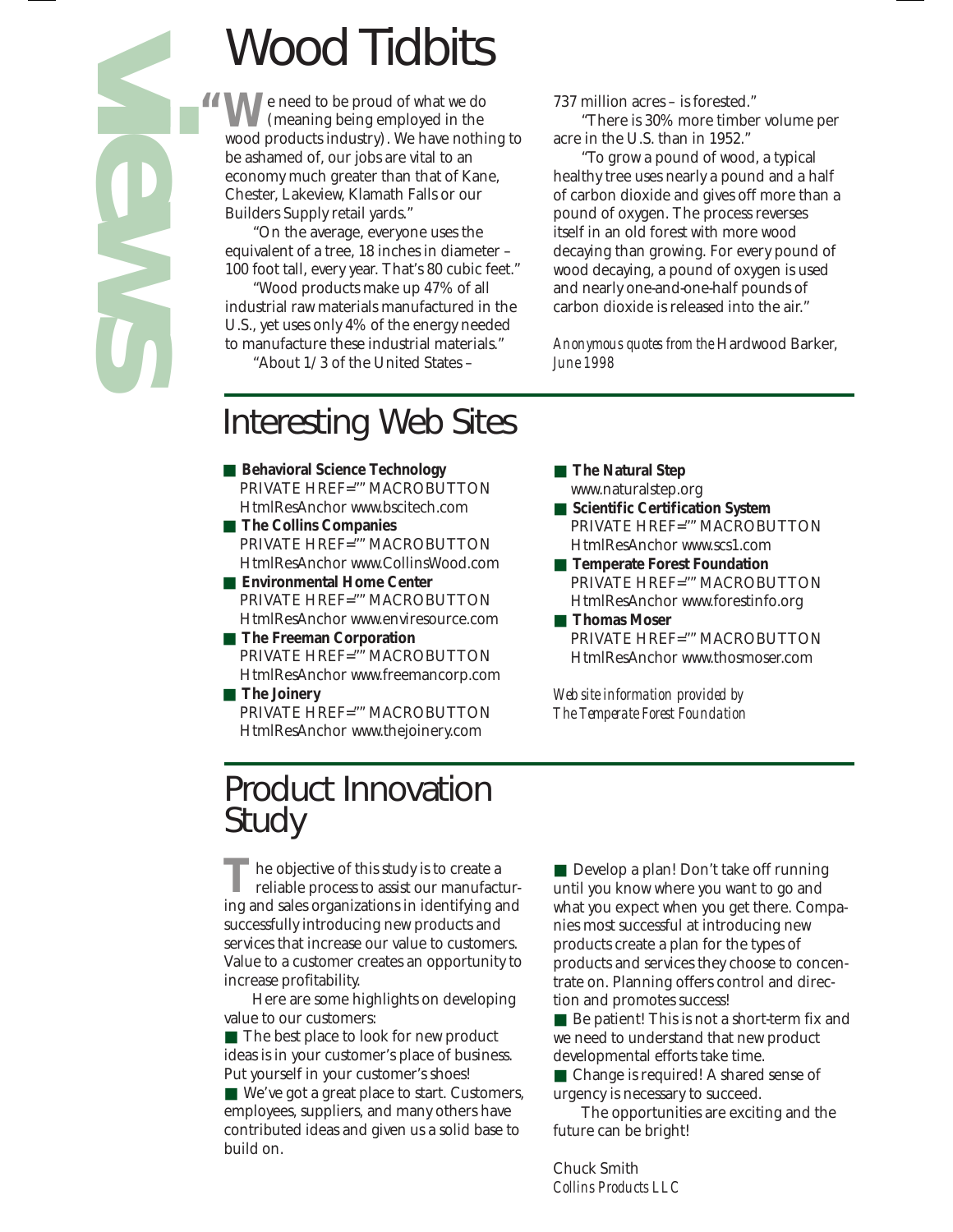# Glue Laminating Line

n September 1997, the Hardboard Plant in In September 1997, the Hardboard Plant<br>Klamath Falls submitted an Expenditure Request (ER)for capital to install a glue laminating line. The project consisted of constructing a new building, a glue laminating line with two vacuum infeeds, a roll coater (to apply glue), a cold press, and conveying equipment. The building ties together the Coating area to the rough stock storage warehouse where the glue laminating line is located. The laminating was justified on producing only 4/4 and 5/4 trim products, which will eventually be ripped to various widths. The equipment was engineered to handle multiple widths (4 or 5 feet) and lengths (6 to 16 feet) which will enable us to



make products other than hardboard trim.

The first product ran through the laminating line the 3rd week of May and has been operating ever since. Our employees were instrumental in the installation and startup of the new line. This group accepted the challenge and worked as a team through project completion.

Installation of this line and entry into trim manufacturing create the opportunities for Hardboard to diversify itself from being a 100% exterior siding manufacturer, thereby reducing the impact on our business from competitive siding products. Producing a higher value product and diversification of our product lines ultimately create a better return for Collins Products.

Mike Negrevski *Collins Products LLC*



### Sustainable Resource Development

Setzer Resource Products, Sacramento<br>
California, has been in the wood<br>
products business in Northern California etzer Resource Products, Sacramento, California, has been in the wood since the 1930's. Today they operate two reman plants, in Sacramento and Oroville. Collins Pine, Chester supplied Setzer with pine molding, shop and cutting grade commons for many years. Recently, Collins Products began purchasing shavings and dried hogged wood from Setzer's Oroville operation.

Setzer has 15,000 acres of timberland and manages an additional 10,000 acres within trucking distance of Chester.

At our urging, Setzer recently underwent the independent third party certification process and will soon be Forest Stewardship Council (FSC) certified. FSC is the global entity that oversees third party certification. All of the Collins timber properties are FSC certified.

The Setzer affiliation brings to Collins Pine Company, and specifically Collins Chester, annual access to an additional 4mmbf of certified timber. This timber will be processed through the Chester sawmill. Those sawn products that fit Setzer's needs will then be sold to them at market prices. Products not meeting their needs can be marketed by Collins into certified markets. Certified shavings and dried hogged wood from both our mill and theirs will be used to produce certified particleboard at Klamath Falls.

We will continue to work at developing alliances with others that share our common values and vision of sustainability.

Larry Potts *Collins Pine Company*